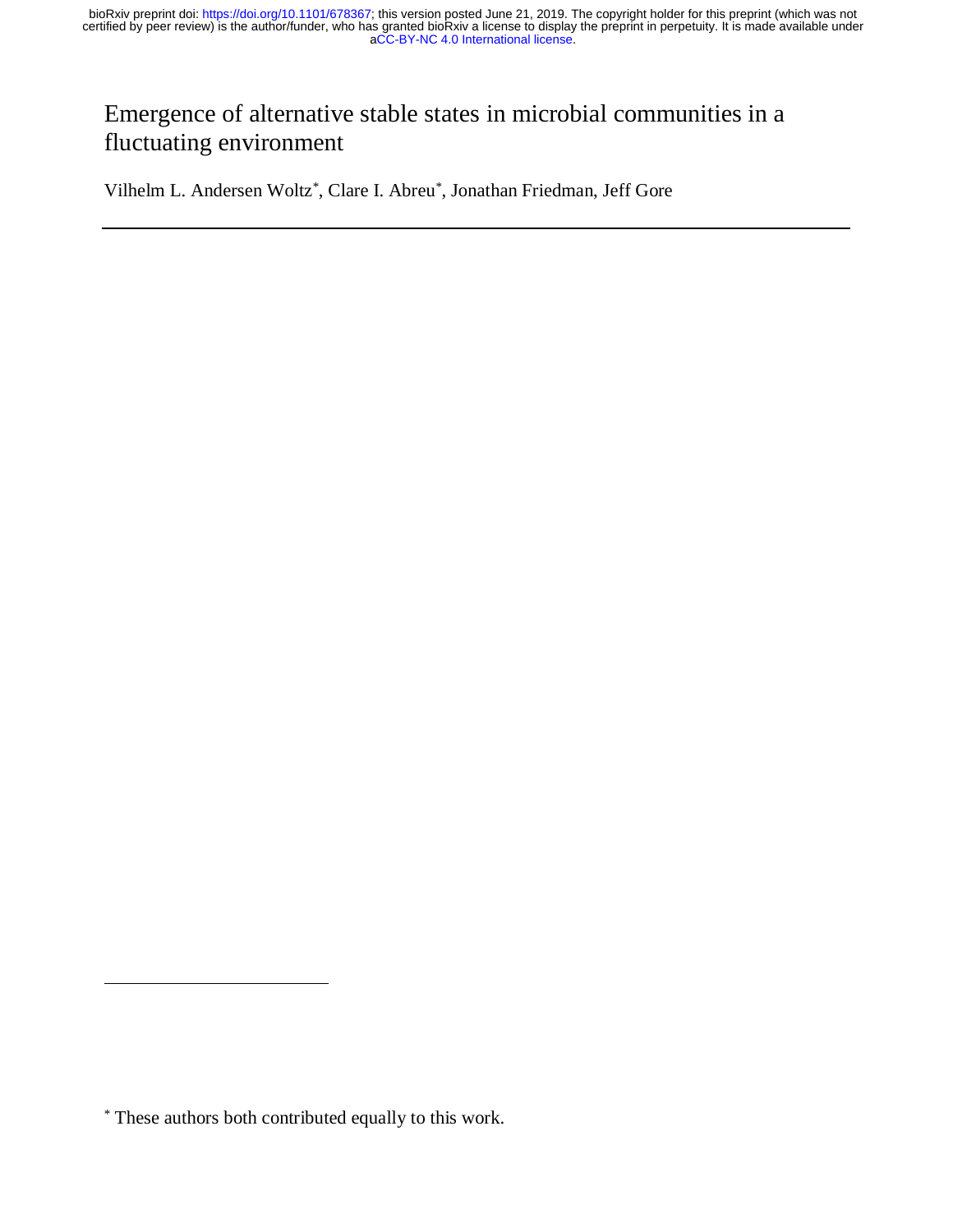# Abstract

 The effect of environmental fluctuations is a major question in ecology. While it is widely accepted that fluctuations and other types of disturbances can increase biodiversity, we have only a limited understanding of the circumstances in which other types of outcomes can occur in a fluctuating environment. Here we explore this question with laboratory microcosms, using cocultures of two bacterial species, *P. putida* and *P. veronii*. At low dilution rates we observe competitive exclusion of *P. veronii,* whereas at high dilution rates we observe competitive exclusion of *P. putida*. When the dilution rate alternates between high and low, we do not observe coexistence between the species, but rather alternative stable states, in which only one species survives and initial species' fractions determine the identity of the surviving species. The Lotka- Volterra model with a fluctuating mortality rate predicts that this outcome is independent of the timing of the fluctuations, and that the time-averaged mortality would also lead to alternative stable states, a prediction that we confirm experimentally. Other pairs of species can coexist in a fluctuating environment, and again consistent with the model we observe coexistence in the time- averaged dilution rate. We find a similar time-averaging result holds in a three-species community, highlighting that simple linear models can in some cases provide powerful insight into

## how communities will respond to environmental fluctuations.

# 18 Introduction

 In nature, environmental conditions vary over time, and this variation can have significant impacts on the structure and function of ecological communities. Examples of the impacts of environmental variability on community composition include daily cycles of of light and temperature that allow nocturnal and diurnal organisms to coexist, and seasonal variation that 23 causes reproducible succession patterns in communities of plants<sup>1</sup>, freshwater<sup>2</sup> and marine 24 microbes<sup>3</sup>. Community function can also be strongly influenced by varying environmental conditions. For example, a single rain event can cause up to 10% of annual carbon dioxide 26 production of a forest<sup>4</sup>, due in part to enhanced microbial activity in rewetted dry soil<sup>5</sup>. Varying environmental conditions may even cause ecosystems to abruptly and irreversibly change states, 28 such as lakes that shift from clear to turbid due to human-induced eutrophication<sup>6</sup> and reefs that 29 transform from kelp forests to seaweed turfs due to heat waves<sup>7</sup>. Given the inevitability of temporal variability in nature, an improved understanding of how this variability affects ecological communities is essential for understanding natural ecosystems.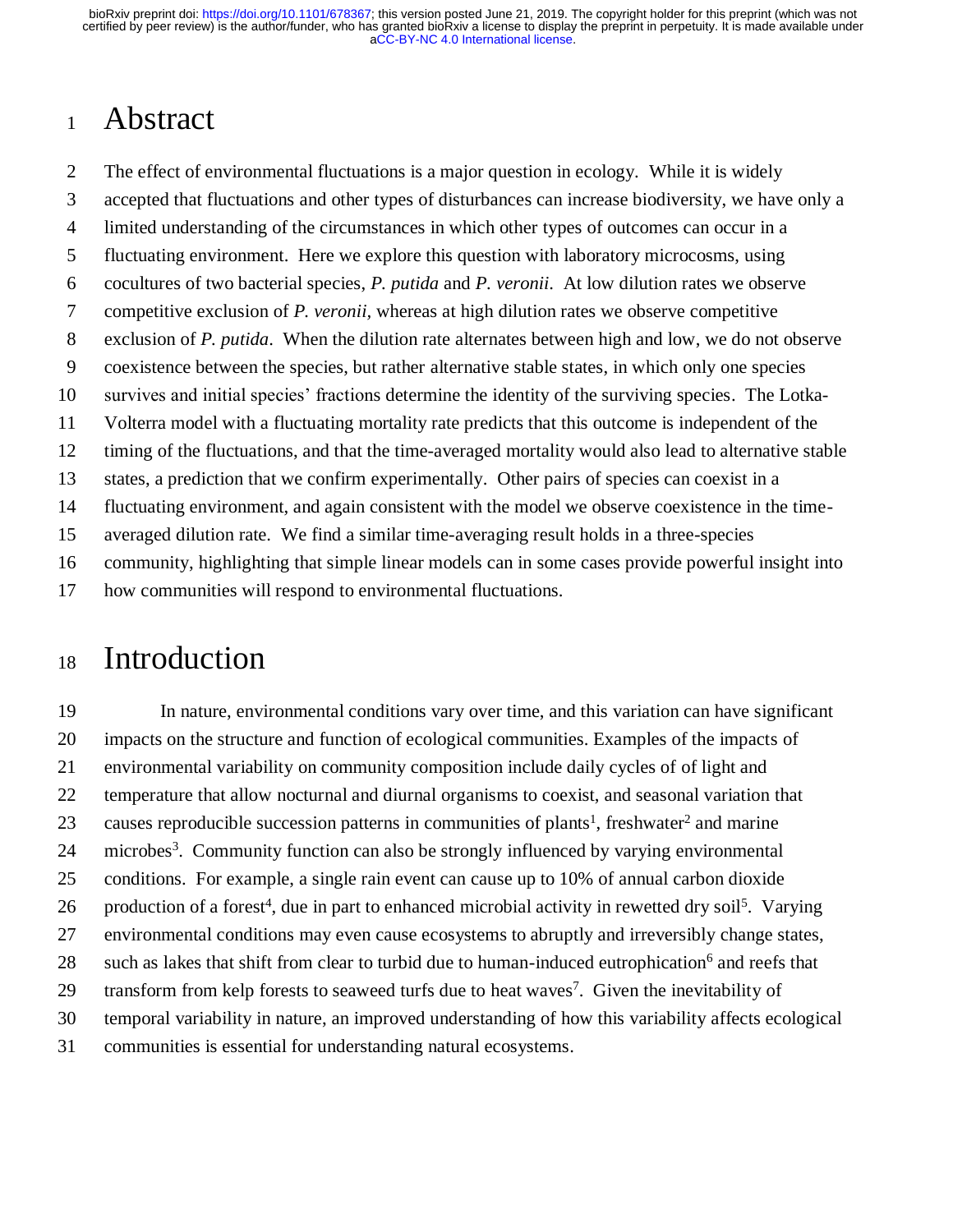Both theoretical<sup>8–12</sup> and empirical<sup>13–17</sup> studies have shown that disturbances can stabilize 33 communities and enhance diversity. For example, temporal fluctuations of light<sup>18</sup> and temperature<sup>19</sup> have been shown to lead to stable coexistence of microbes. One possible mechanism for this effect is that different species are favored at different times, such that no species can ever 36 dominate the system, and the result might be coexistence<sup>20</sup>. For example, species A may exclude species B in one environment, whereas B excludes A in another environment. Fluctuating between the two environments might lead to coexistence of the two species. If true, such an effect could propagate to complex communities with more than two species, leading to more coexistence in the fluctuating environment than in the constant ones. Another possible explanation for coexistence in a fluctuating environment is time-averaging: species A and B might coexist when fluctuating 42 between two environments because they coexist in the constant average environment<sup>21,22</sup>. The former theory predicts that fluctuations are necessary for coexistence, while the latter suggests that coexistence depends upon the average environment, with or without fluctuations.

 Compared to a wealth of studies of fluctuation-induced coexistence, less is known about whether perturbations may lead to outcomes other than increased diversity. For example, alternative stable states have been observed in fluctuating environments, such as in gut microbiota 48 communities subject to laxative treatments<sup>23</sup>, intertidal biofilms perturbed by climatic events<sup>24</sup>, and 49 regions of forest and barrens disturbed by frequent fires<sup>25</sup>. In these cases, however, it is often difficult to distinguish between alternative states that are simultaneously stable and different states that are stable in different environments. There is some theoretical support for fluctuation-induced 52 alternative stable states in particular systems<sup>26,27</sup>, but these predictions are challenging to test in the field due to the difficulty of controlling all ecological factors. The proposition that environmental fluctuations may have more complicated effects on ecosystems than simply affecting diversity is therefore in need of systematic study and demonstration.

 In this paper, we make use of highly controllable microbial microcosms to explore the effects of temporal fluctuations on communities. We grow bacterial species in liquid culture with daily dilution, and implement environmental fluctuations by alternating the amount of the dilution. The growth-dilution process imposes a tunable death rate on the system, where the dilution factor determines the fraction of cells discarded each day. In a two-species coculture, we observe that fluctuating dilution factors leads to bistability, or two alternative stable states that depend on the initial abundances of each species. To explain this result, we use a simple phenomenological model: the Lotka-Volterra competition model adapted to incorporate a fluctuating global mortality rate. This model with a fluctuating mortality rate predicts that the bistability is independent of the timing of the fluctuations, and that the time-averaged mortality would also lead to alternative stable states, a prediction that we confirm experimentally. The model predicts that fluctuating mortality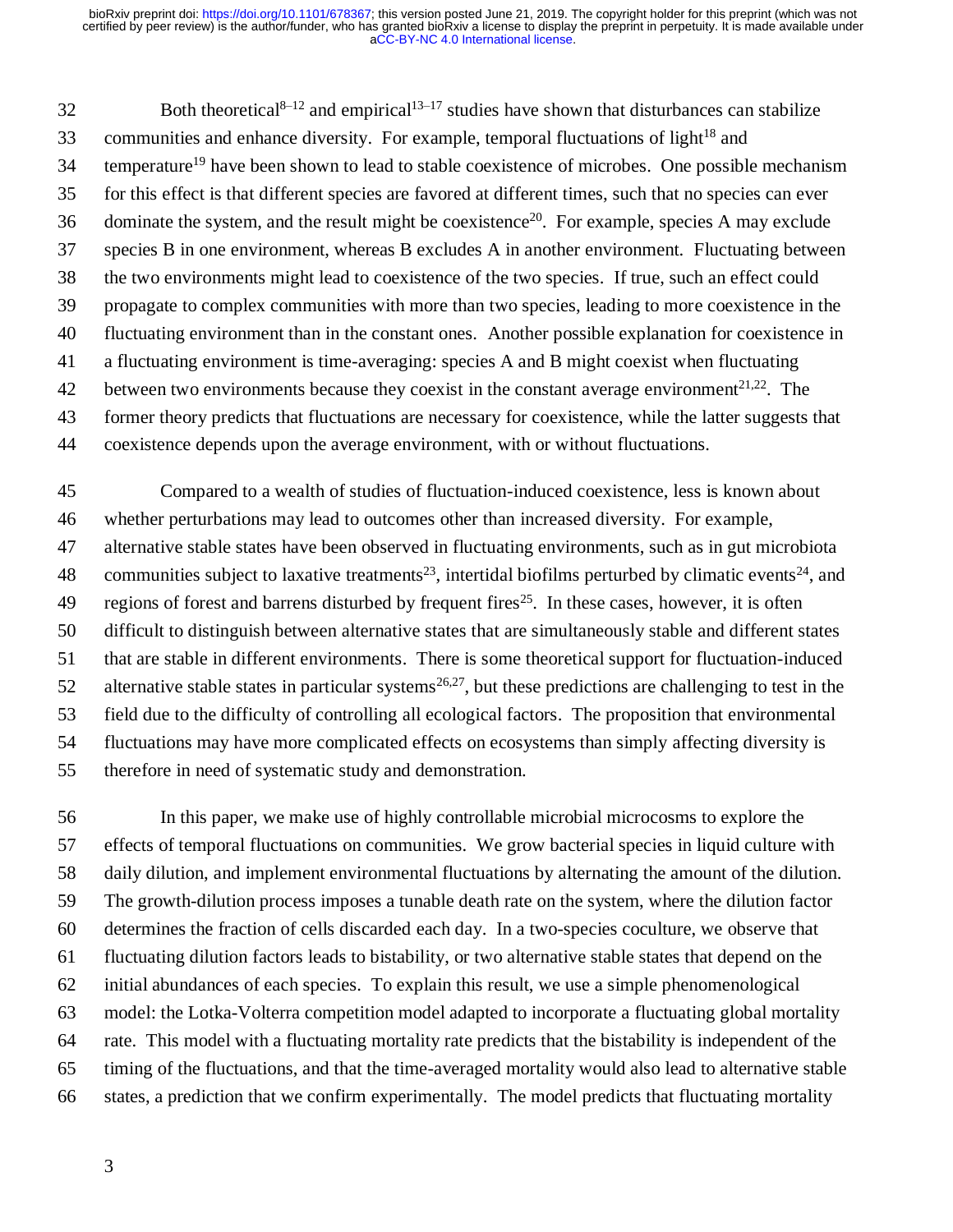- can result not only in bistability, but also in stable coexistence, depending on the strength of
- interspecies inhibition, which we confirm experimentally. More broadly, the model predicts that
- an environment with a fluctuating death rate equilibrates to the same outcome as the time-averaged
- added mortality rate. We test this prediction both in two-species cocultures and in a more complex
- community with three species, where a fluctuating death rate and a constant death rate lead to the
- same qualitative outcome. These results suggest that fluctuations can in some cases have
- predictable consequences on community structure.

## Results

 To explore the effect of a fluctuating environment on an experimentally tractable microbial community, we performed coculture experiments with fluctuating as well as constant dilution factors. The cultures were allowed to grow for 24 hours and then diluted by transferring a small amount of culture into fresh growth media. Because the total experimental volume remains constant, the amount of culture added from the previous day determines the dilution factor. We began by coculturing *Pseudomonas veronii* (*Pv*) and *Pseudomonas putida* (*Pp*). At a low dilution 81 factor (10 $\times$ ), *Pv* competitively excludes *Pp*, as the fraction of *Pp* goes to zero from all initial 62 fractions (Fig. 1A). At a high dilution factor  $(10^4 \times)$ , the outcome is reversed, with *Pp* excluding *Pv*  as its fraction goes to one from all initial fractions (Fig. 1B). We refer to both of these outcomes as competitive exclusion because the final state does not depend on starting conditions; all starting fractions move toward one stable state, which is either zero or one.

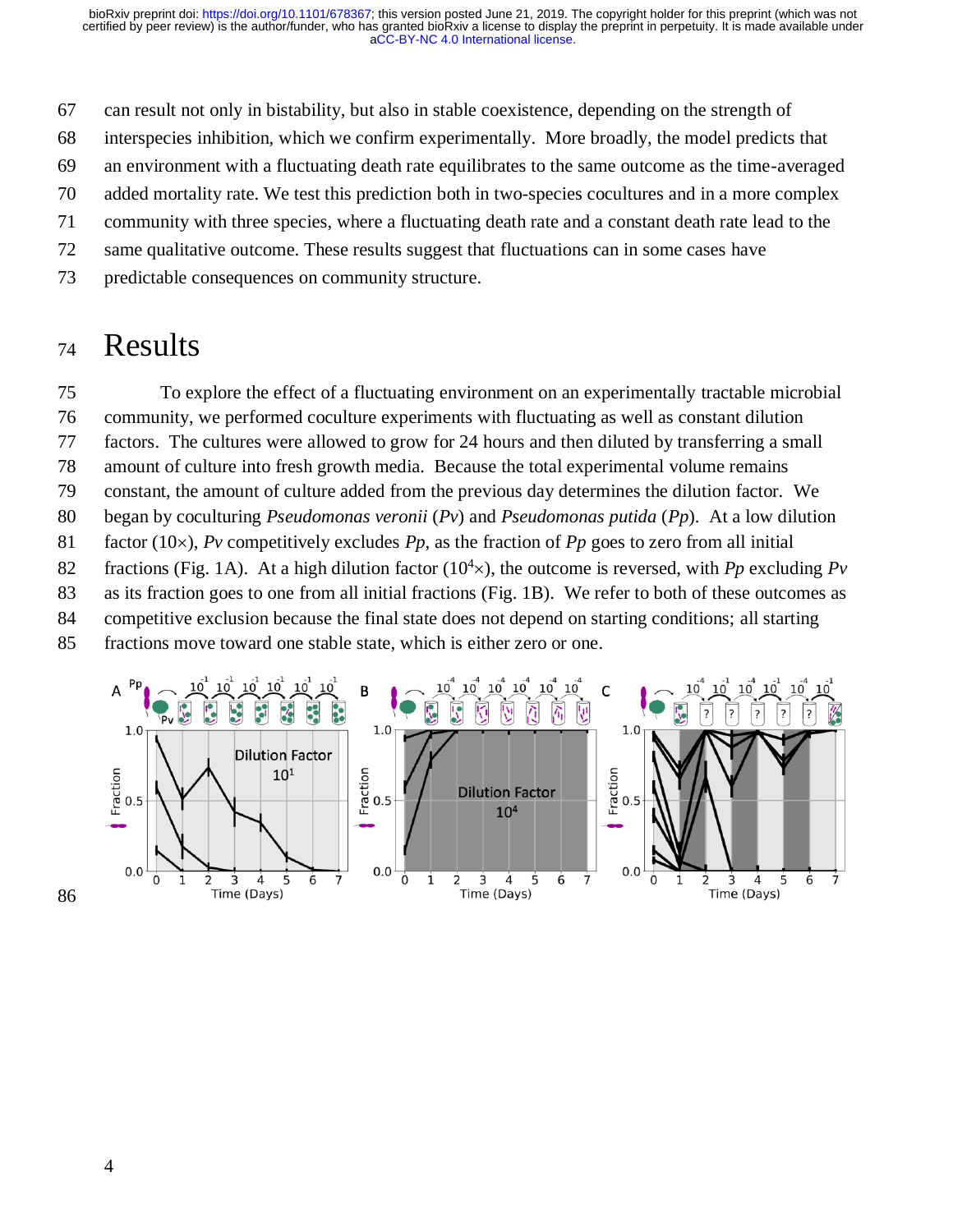**Figure 1:** Experimental observation of alternative stable states in a fluctuating environment. **A**: When a coculture of Pp (purple) and Pv (green) was diluted by a factor of 10 each day (1/10 of the previous day's culture transferred to fresh media, keeping the volume constant), the slow-growing Pv dominated, sending the fraction of fast grower Pp to zero from several starting fractions. **B**: When the same culture was subject to a much higher dilution factor, 10<sup>4</sup>, fast grower Pp dominated. **C**: Surprisingly, fluctuating between the low and high dilution factors shown in A and B resulted in alternative stable states. Either Pp or Pv can dominate, depending on their relative initial abundances. In all plots, we qualitatively indicate the dilution factor for that day by the shading of the plot; low dilution factors have a lighter shading, while high dilution factors have a darker shading. Error bars are the SD of the beta distribution with Bayes' prior probability (see Methods).

87

88 Given that there was a single stable state at low dilution and a single stable state at high dilution,

89 we expected that alternating between the two dilution factors would also lead to a single stable

90 state (which could be survival of just one species or possibly stable coexistence of the two). To

91 our surprise, when we performed the coculture experiment alternating between the two dilution

92 factors, we instead observed the emergence of alternative stable states—only a single species

93 survived, but the surviving species depended on the species' initial fractions (Fig. 1C). We

94 therefore observe bistability in the fluctuating environment despite the fact that neither

95 environment alone showed bistability.

96 To explain a possible origin of this emergent bistability, we employed the Lotka-Volterra 97 (LV) competition model with added mortality, which previously provided powerful insight into 98 how microbial competitive outcomes shift with dilution rate<sup>28</sup>. The two-species LV model with

99 added mortality is:

100 
$$
\frac{\dot{N}_i}{N_i} = r_i \left( 1 - N_i - \alpha_{ij} N_j \right) - \delta,
$$
 (1)

101 where  $N_i$  is the abundance of species *i* normalized by its carrying capacity,  $r_i$  is the maximum

102 growth rate for species i,  $\alpha_{ij}$  is the competition coefficient that determines how strongly species j

103 inhibits species *i*, and  $\delta$  is the imposed mortality rate, which is experimentally controlled by the

104 dilution factor, which specifies the fraction of cells discarded per day. In the absence of added

105 mortality  $\delta$ , the outcome is independent of growth rates  $r_i$  and solely determined by whether the

106 competition coefficients  $\alpha_{ij}$  are greater or less than one: coexistence and bistability result when

- 107 both are less than or greater than one, respectively, and dominance results when only one
- 108 coefficient is greater than one (Fig. 2B). The presence of mortality makes the competition
- 109 coefficients, and thus the outcome, functions of growth and mortality, as can be seen in the
- 110 reparameterized model (Supplementary Note 1):

111 
$$
\frac{\dot{\tilde{N}_i}}{\tilde{N}_i} = \tilde{r}_i \left( 1 - \tilde{N}_i - \tilde{\alpha}_{ij} \tilde{N}_j \right),
$$
 (2)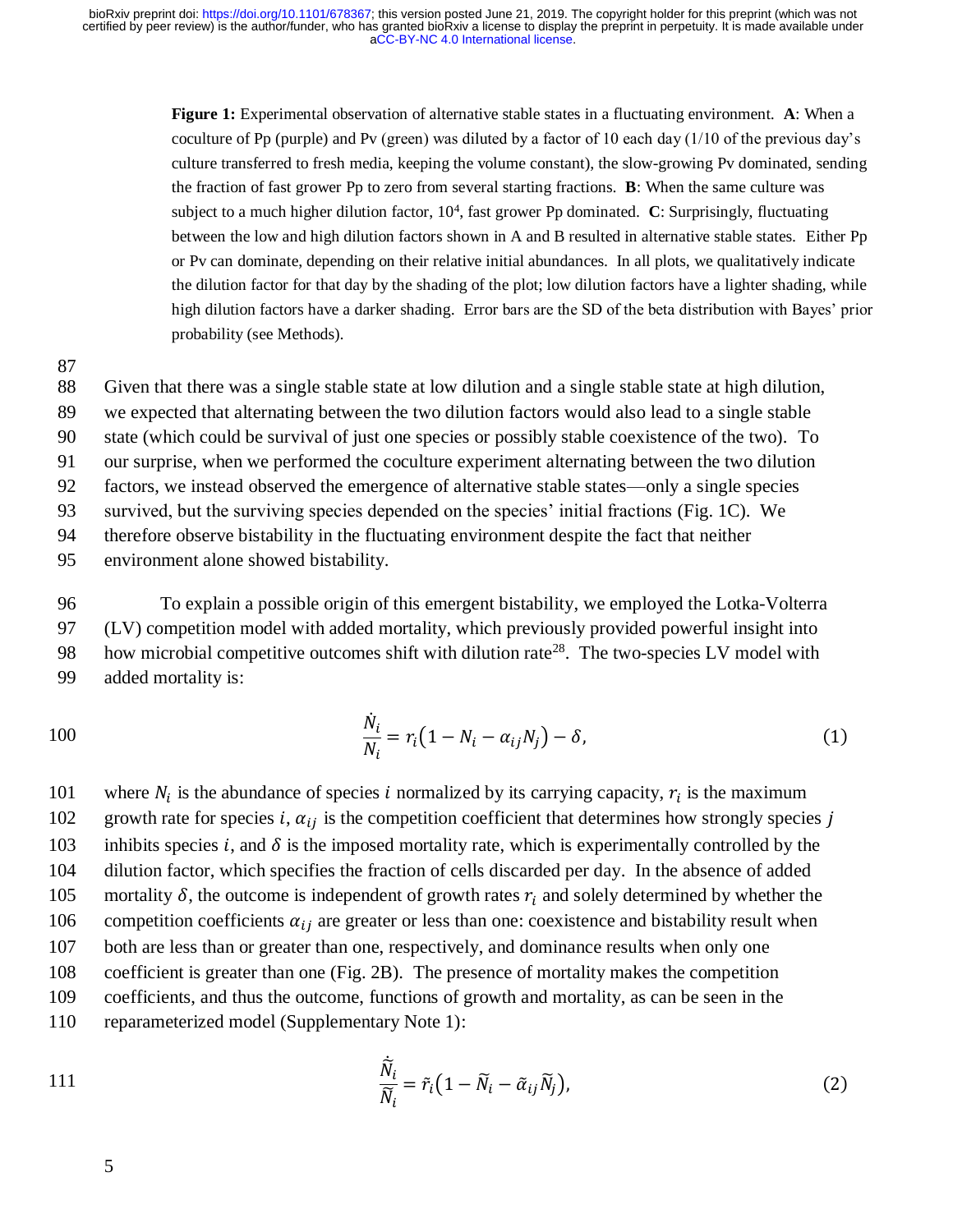112 where

113 
$$
\tilde{\alpha}_{ij} = \alpha_{ij} \left( \frac{1 - \delta_{/r_j}}{1 - \delta_{/r_i}} \right).
$$
 (3)

114 If a slow grower dominates at low mortality/dilution, the model predicts that increasing dilution

115 will reverse the outcome and cause the fast grower to win, and at some range of intermediate

116 dilution the pair passes through either a region of bistability or coexistence (Fig. 2B). Moreover, a

- 117 fluctuating dilution rate will lead to the same outcome as the time-averaged rate in the absence of
- 118 fluctuations. This prediction arises because the per-capita growth rates,  $\dot{N}_i/\tilde{N}_i$ , in the LV model
- 119 are linear and additive, and the steady state reached through a temporally fluctuating mortality  $\delta$  is
- 120 the same state reached by its linear time-average  $\langle \delta \rangle$  (Supplementary Note 2). The LV model thus
- 121 makes the simple prediction that an experiment alternating between dilution factors 10 and  $10<sup>5</sup>$ , for
- 122 example, will end in the same state as one with a constant dilution factor of  $10<sup>3</sup>$ . When averaging
- 123 dilution factors, we use the geometric mean of the dilution factors because of the logarithmic
- 124 relation between discrete dilution factor and equivalent continuous rate  $\delta$  (Supplementary Note 2).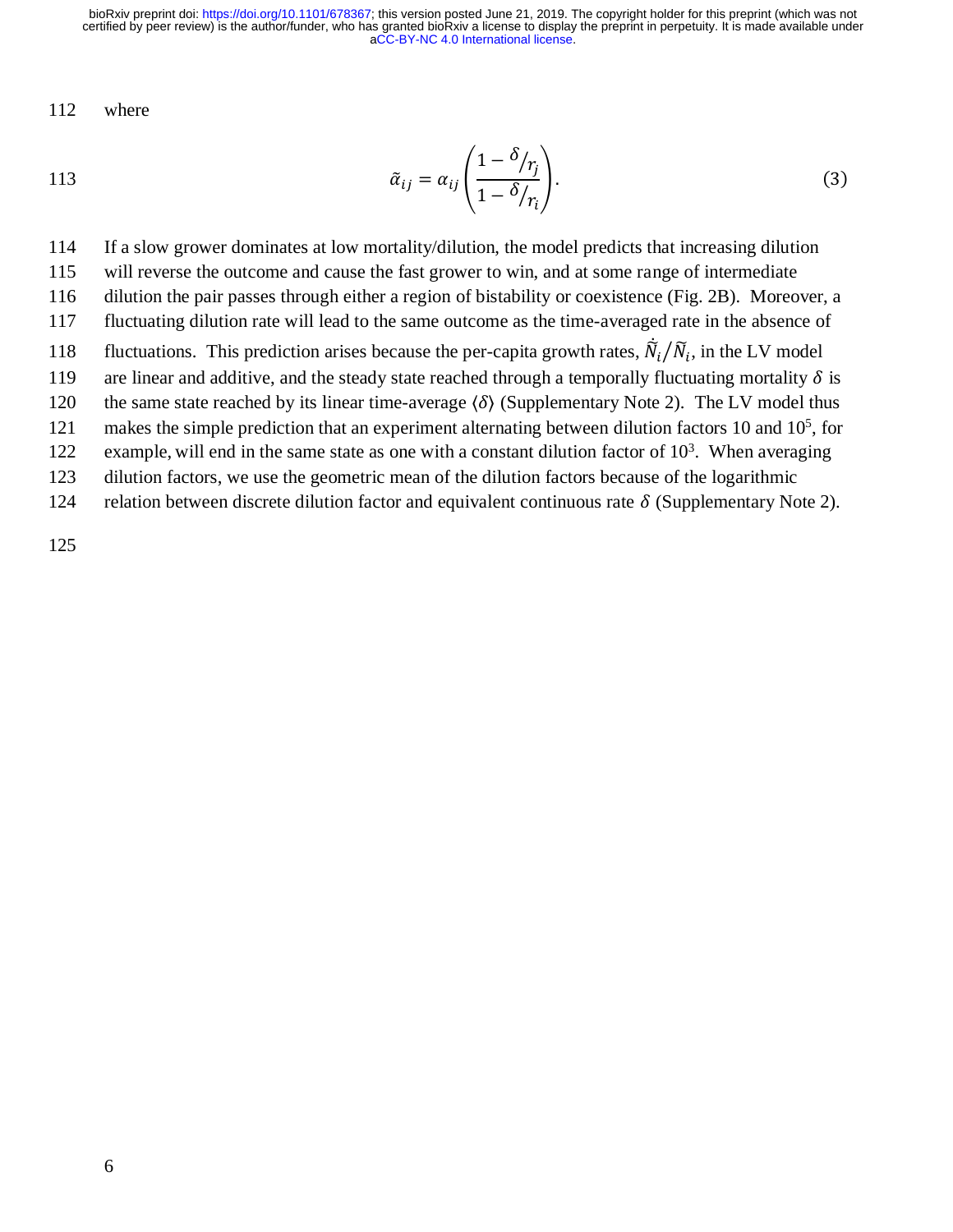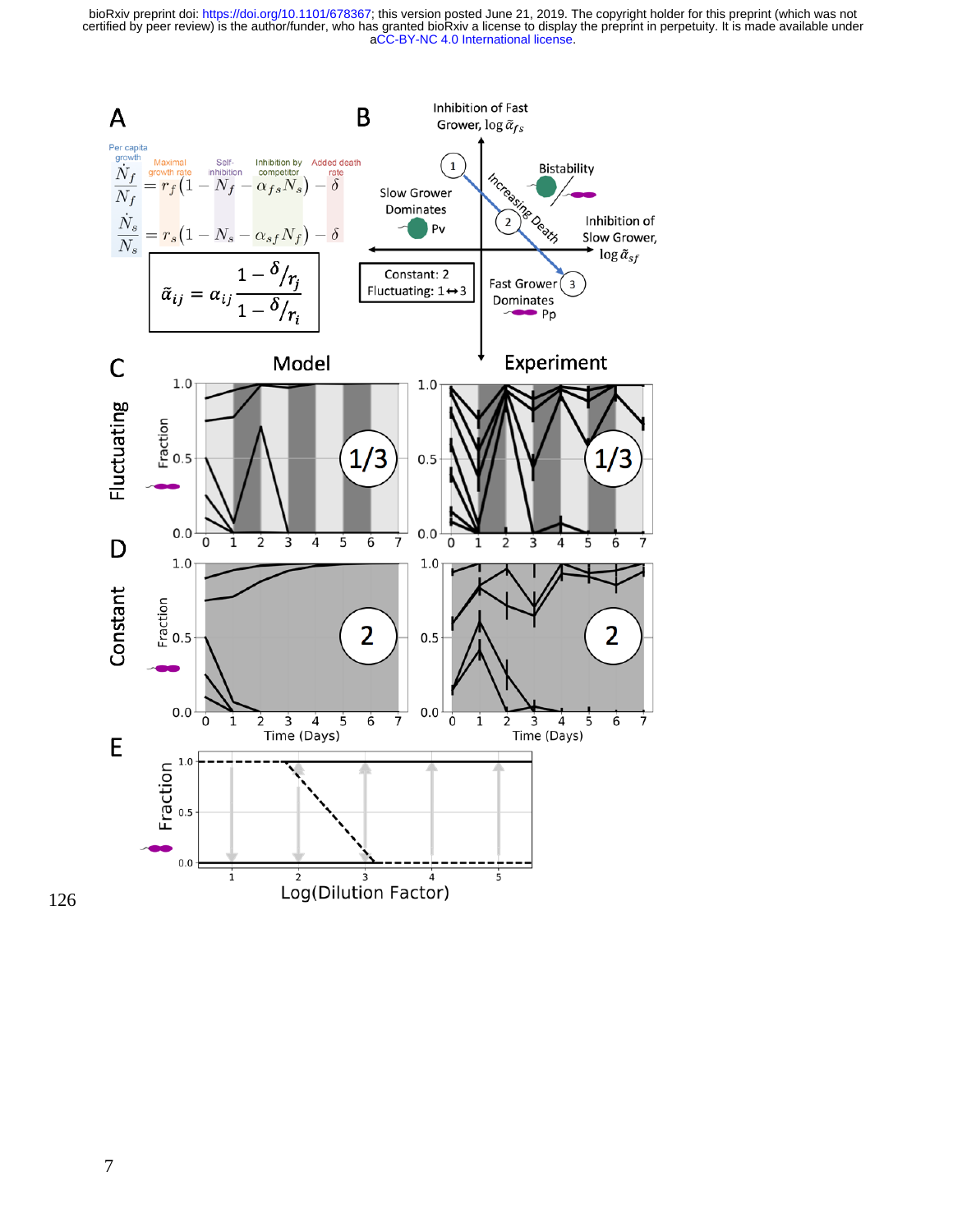**Figure 2**: Bistability occurs in both fluctuating and average environments, confirming model prediction. To understand the results from Fig. 1, we employed a modified Lotka-Volterra model. **A**: We model daily dilutions by adding a community-wide death rate term  $\delta$  to the two-species Lotka-Volterra (LV) competition model. The per-capita growth rate is a function of a species' maximum growth rate, self-inhibition, and competition with the other species. Because the per capita growth rate is linear and additive, the model predicts that the outcomes of a fluctuating environment should be the same as that of the time-averaged environment (Supplementary Note 1). **B**: The solutions to the LV model can be represented by a phase space of the reparameterized competition coefficients  $\alpha$ , which are functions of death  $\delta$  and growth r. If a slow grower dominates at low or no added death, increasing mortality will favor the fast grower, causing the pair to pass through a region of bistability or coexistence on the way to fast grower dominance. Here we have illustrated the trajectory of a bistable pair. **C-D**: To test the prediction that the fluctuating and time-averaged environments are qualitatively equivalent, we cocultured Pp and Pv at a dilution factor equal to the timeaverage of the fluctuating dilution factors in Fig. 1, and we observed bistability, confirming this prediction (lower right). Additionally, we simulated daily dilutions of the model with both constant (upper left) and fluctuating (lower left) dilution factors and observed good agreement between the model and experimental results. **E**: A bifurcation diagram of the Pp-Pv outcomes at all constant dilution factors shows that the fastgrowing Pp is favored as dilution increases. Arrows represent time trajectories from initial to final fractions; solid lines represent stable equilibria, and dotted lines represent unstable fractions. This diagram was used to estimate the competition coefficients used in simulations (see Methods and Supp. Fig. 1). Error bars are the SD of the beta distribution with Bayes' prior probability (see Methods).

127

128 Given our experimental observation of bistability in a fluctuating environment (Fig. 1), our next

- 129 step was to look for bistability in the constant average environment, as the model predicts. We
- 130 cocultured *Pp* and *Pv* at a range of constant and fluctuating daily dilution factors. The fluctuating
- 131 dilution factor experiments again led to bistability, replicating our previous results (Fig. 2C-D).
- 132 The constant dilution factor experiments revealed a range of fixed points varying with dilution
- 133 factor: in addition to domination of slow-growing *Pv* at low dilution and that of fast-growing *Pp* at
- 134 high dilution, we observed bistability at two intermediate dilution factors (Fig. 2E). The separatrix,
- 135 or starting fraction dividing the two stable states, shifts in favor of the fast grower at the higher of
- 136 these two dilution factors, consistent with the model. These experimental results confirm the
- 137 model's prediction that the dilution factor can be time-averaged to result in the same qualitative
- 138 outcome; namely, bistability (see Supp. Fig. 3).

 As previously mentioned, the LV model also predicts that pairs of species can coexist at intermediate mortality rates. Given this additional prediction, we sought to experimentally verify that coexistence can also result from time-averaging the dilution factors. Based on results of 142 previous cocultured experiments in a similar growth medium<sup>28</sup>, we chose another fast grower, *Enterobacter aerogenes* (*Ea*), which is also excluded by the slow-growing *Pv* at low dilution factor. At intermediate dilution factor *Ea* and *Pv* coexist, and *Ea* dominates at high dilution factor (Fig. 3D). We then fluctuated between the dilution factors in which either species dominated, as in our initial experiments. This time, we observed stable coexistence in the fluctuating environment (Fig. 3). Furthermore, the stable fraction of *Ea* fluctuated in the neighborhood of the stable fraction of Ea in the constant dilution experiment. In both the bistable pair (Fig. 2C-D) and the coexisting pair (Fig. 3B-C), simulations match the experimental trajectories over time, in both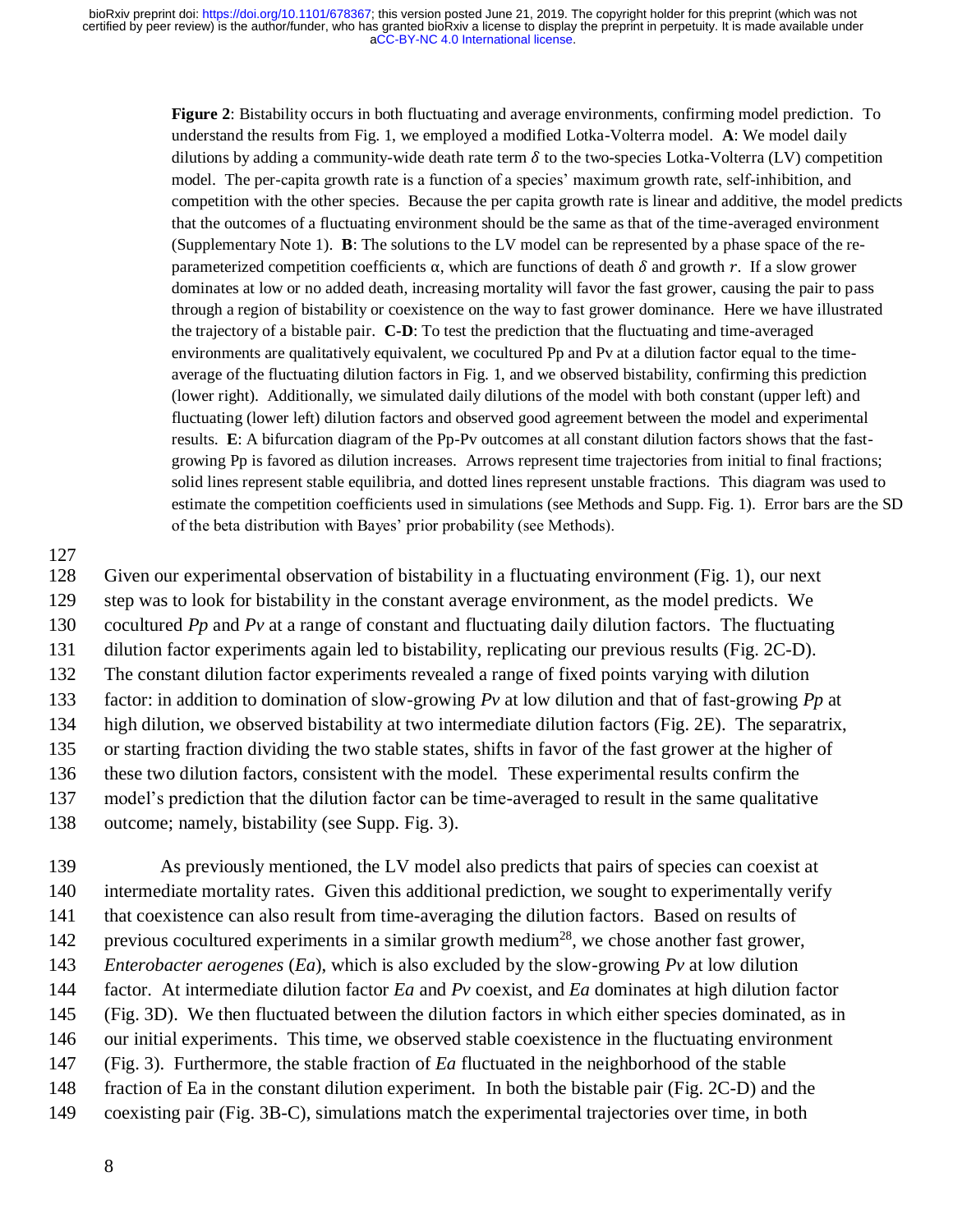- constant and fluctuating dilution factors. These examples of agreement between the model and
- experiments emphasize that in our simple bacterial communities, a fluctuating dilution factor may
- be time-averaged (see Supp. Fig. 4).

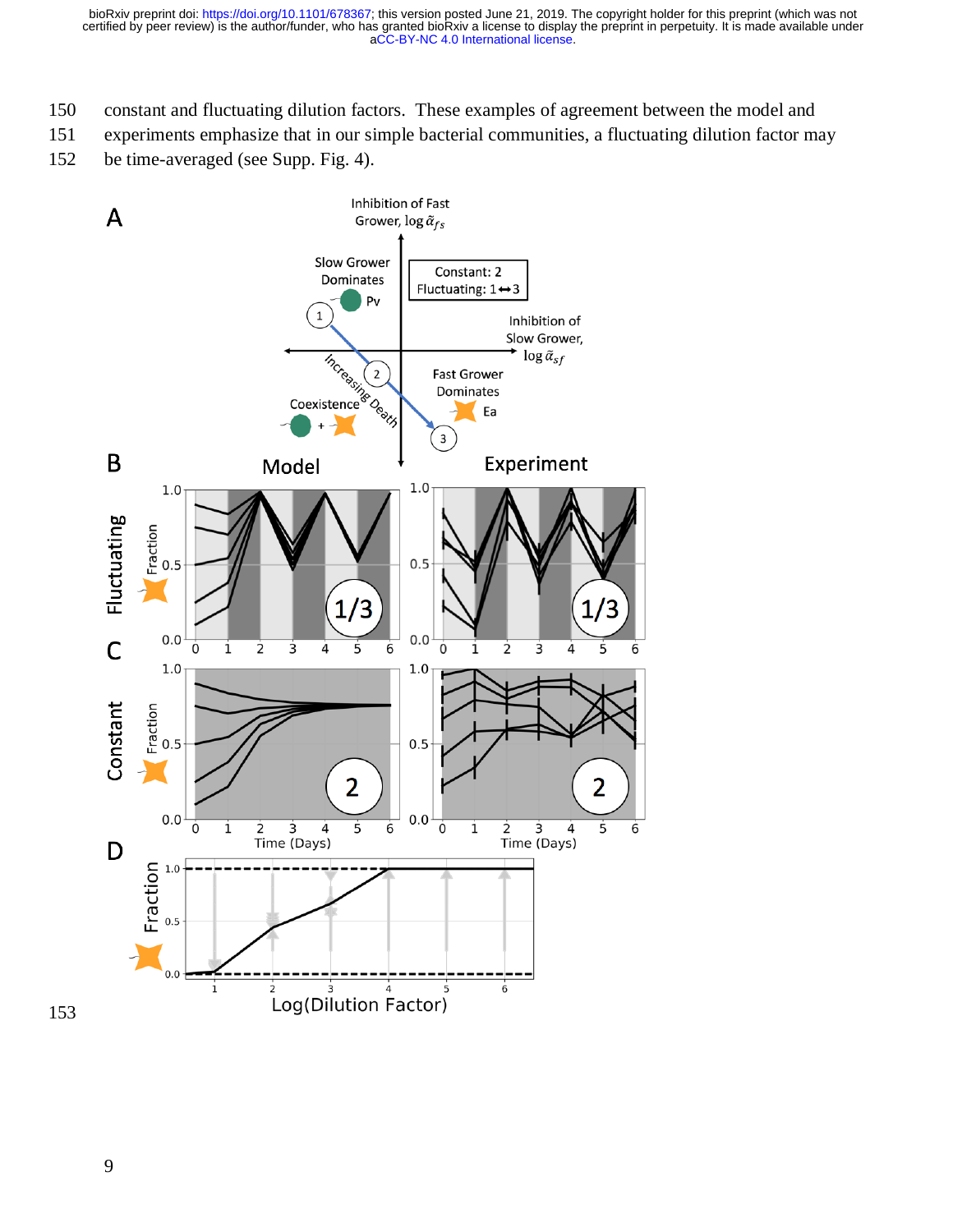**Figure 3**: Coexistence occurs in both fluctuating and average environments, confirming model prediction. **A**: As in Fig. 2, the LV model phase space shows qualitative outcomes divided by the zero-points of the logarithm of the re-parameterized competition coefficients. Here we have illustrated the trajectory of a pair that passes through the coexistence region as the death rate increases. **B-C**: When we cocultured slow-growing Pv with another fast grower, Ea, we observed coexistence in an environment that fluctuated between dilution factors in which either species dominated (upper right). At a dilution factor equal to the mean of fluctuations, we also observed coexistence (lower right), confirming the model's prediction about a time-averaged environment for both types of trajectories across the phase space. Once again, simulations of daily dilutions showed good agreement between the model and experimental results (left). **D**: A diagram of outcomes at all constant dilution factors shows that fast-growing Ea is favored as dilution increases. Arrows represent time trajectories from initial to final fractions; solid lines represent stable equilibria, and dotted lines represent unstable fractions. We used this diagram to estimate the competition coefficients used in simulations (see Methods and Supp. Fig. 2). Error bars are the SD of the beta distribution with Bayes' prior probability (see Methods).

154

 While pairwise interactions in a fluctuating environment appear to be well-described by the LV model, the same might not be true of more complex communities. To address this question, we cocultured all three of the previously mentioned species, *Ea*, *Pp*, and *Pv*. Across a range of constant dilution factors, we saw changes in community outcome as a function of the dilution factor (Supp. Fig. 6), shifting from a *Pv*-dominated final state at low dilution to coexistence of *Pp* and *Ea* at high dilution. At an intermediate dilution factor, bistability occurs in the trio between a *Pp*-*Ea* coexistence state and a *Pv*-*Ea* coexistence state (Fig. 4A). This bistability of coexisting states can be predicted from the corresponding pairwise results, using our previously developed 163 community assembly rules<sup>29</sup>. When we fluctuated the dilution factor between the low and high values that average to this intermediate dilution factor, we again observed bistability, with each initial condition ending in the same final state as it did in the constant environment (Fig. 4B). These results show that even in a more complex community of three species, a fluctuating mortality rate still leads to the same results as the constant average environment, which is in line with the predictions of the modified LV model.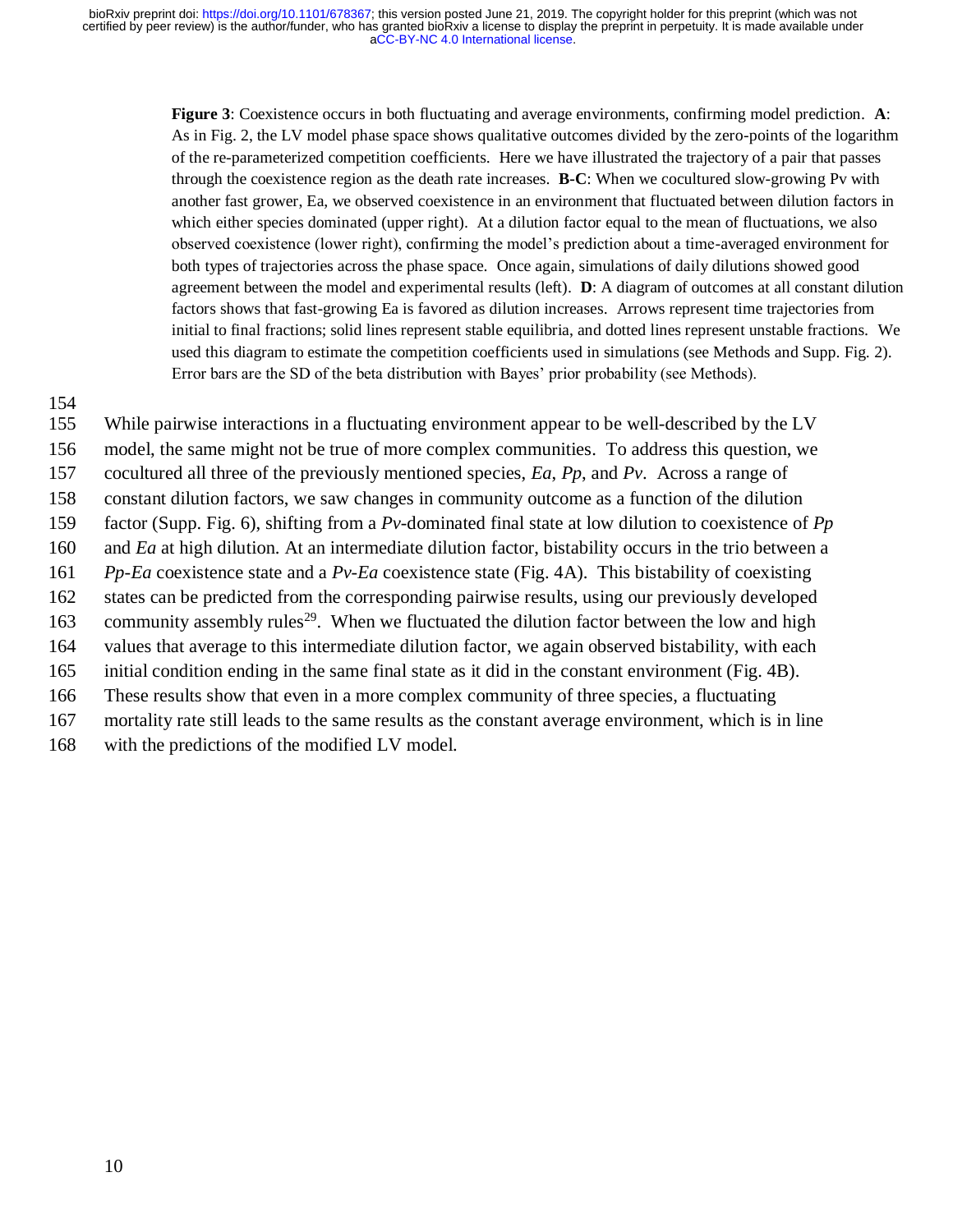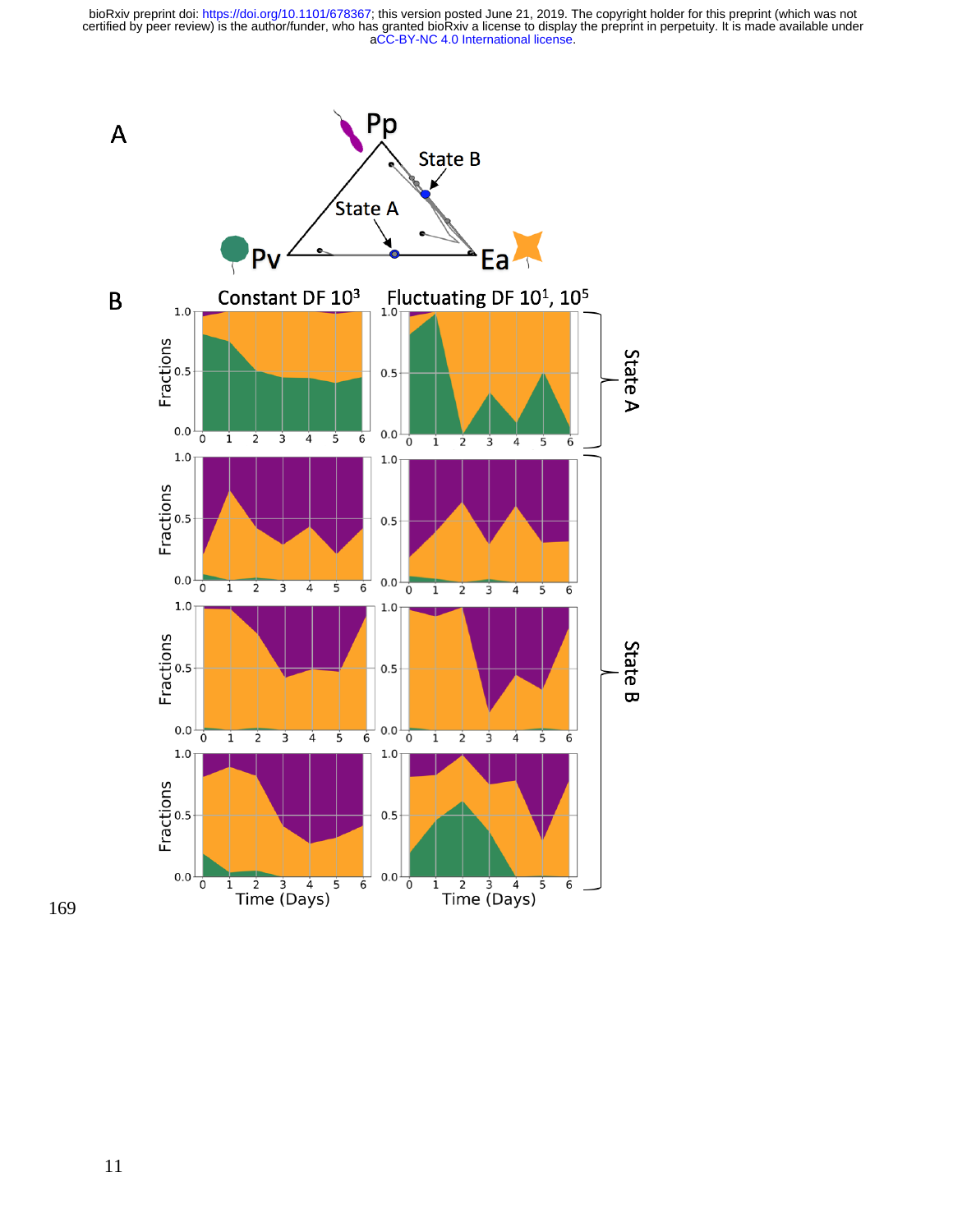**Figure 4**: Fluctuating environment predictably leads to alternative stable states in a three-species community. To ensure that the time-averaging prediction is not only applicable to simple two-species communities, we tested our results in a three-species environment. **A**: A ternary plot shows the outcomes of a coculture with all three species, Pv, Pp, and Ea, in a constant environment with dilution factor (DF)  $10<sup>3</sup>$ . The time trajectories, indicated by the grey lines, end at one of two alternative stable states (shown in blue; for state B, we plot the average of the three trajectories). In state A, Pv and Ea coexist, while Pp and Ea coexist in state B. **B**: Time series plots show the results of three-species coculture experiments in both constant ( $DF 10<sup>3</sup>$ ; left column) and fluctuating (between DF  $10<sup>3</sup>$  and DF  $10<sup>5</sup>$ ; right column) environments. As indicated in **A**, three initial fractions end in state B and one ends in state A. We find that the outcomes of a given initial fraction go to the same final state in both the constant and fluctuating environments. This suggests that the ability to time-average the outcomes extends to communities with more than two species (see Supp. Fig. 6).

#### 170

### <sup>171</sup> Discussion

 In criticizing the use of generic hypotheses, JW Fox posited in 2013, "The time is ripe for ecologists to … embark on a new research program testing the assumptions and predictions of 174 logically valid models of diversity and coexistence in fluctuating environments."<sup>21</sup> Our results highlight a clear experimental demonstration of a simple theoretical prediction about the effects of fluctuations on community structure. Using simple microbial communities with up to three species, we have shown that an experiment with a dilution factor fluctuating between two extremes, both of which typically lead to competitive exclusion, in fact leads to either coexistence or bistability. The outcome of the fluctuating dilution factors is the same as that of the equivalent time-averaged dilution factor, and therefore appears to be independent of fluctuations. Whether the community coexists or forms alternative stable states in the fluctuating environment can be predicted by the community state in a constant environment, providing evidence that a fluctuating environment can be similar to the constant mean environment.

 That the outcome of a fluctuating environment would be the same as that of the equivalent constant environment is consistent with models that have linear and additive per-capita growth 186 rates<sup>21,30</sup>. The Lotka-Volterra competition model, modified to include an added mortality rate, is one such model, which we used for guidance. Other ecological competition models, such as those that explicitly define resource consumption with the Monod equation, are not linear or additive, 189 and do not make this prediction<sup>31</sup>. Although our results rely on what some may call simplistic predictions, our conclusions are strengthened by the simplicity of both the experimental system and the model. More complex empirical studies that make no predictions about the effect of fluctuations, or which seek to (dis)prove a generic prediction such as the intermediate disturbance hypothesis  $(IDH)^{13,14,32-34}$ , lack clearly defined predictions and thus make less clear conclusions. The IDH, which predicts a diversity peak at some undefined range of intermediate disturbance 195 frequencies, has left some unconvinced<sup>21</sup>, and a meta-study of the phenomenon found little 196 evidence of the trend<sup>35</sup>. This paper provides a case study for how the effect of fluctuations can be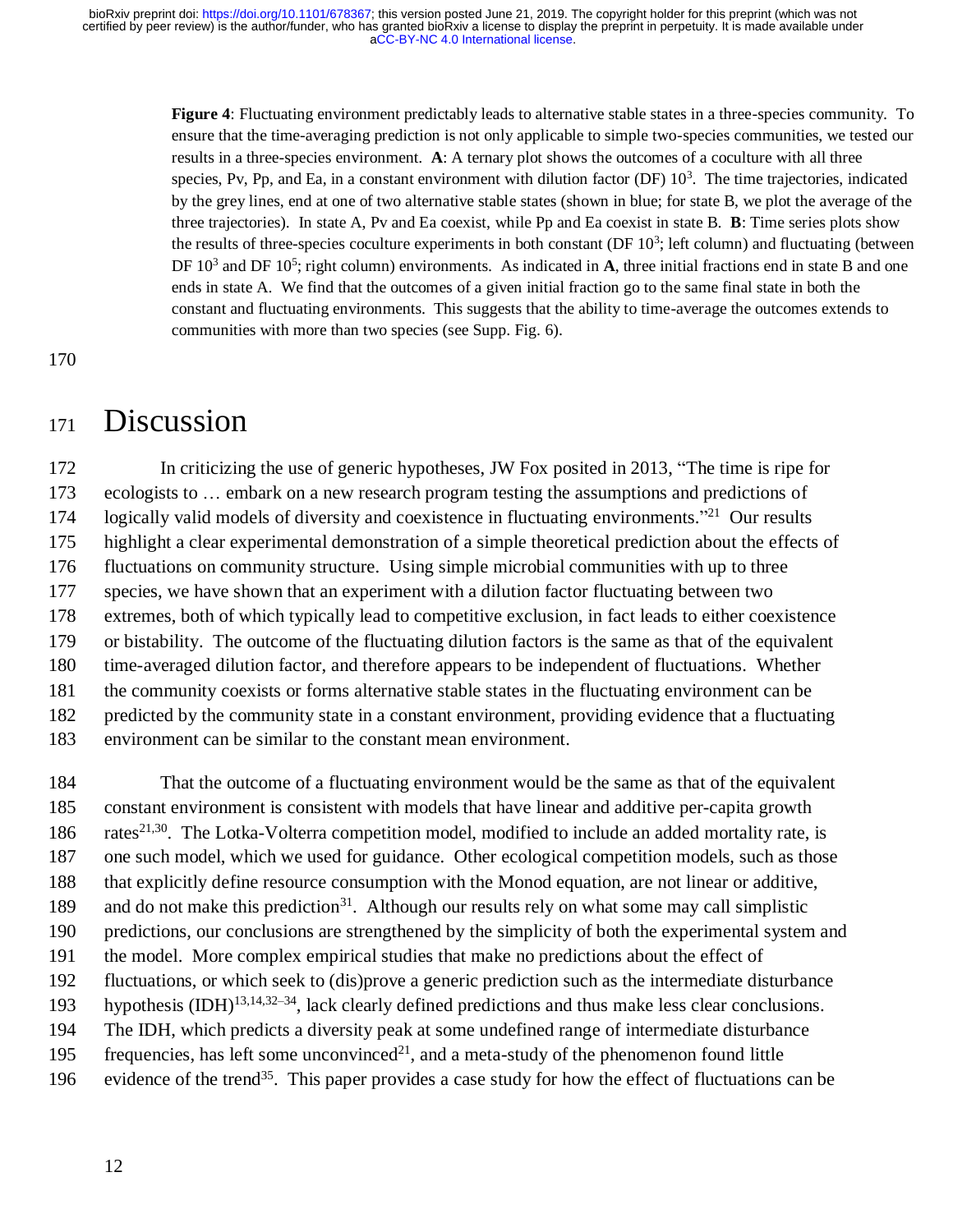understood without adhering to any particular hypothesis of disturbance-diversity relationships, with guidance from a simple phenomenological model.

 The absence of resources from the LV model is not its only simplification—it also assumes perfect logistic growth and interactions that are not density-dependent. While these assumptions are clearly simplifications of the dynamics present within any actual community, the model nonetheless worked well in predicting the outcome of fluctuations in the dilution rate in our microbial community. We used regularly alternating and moderate disturbances, but as the duration and intensity of disturbances increases one expects that eventually the model's predictions will fail due to stochastic extinction caused by finite population sizes. Still, its success here highlights the relevance of simple, phenomenological models to biological systems.

 Environmental disturbances have long been thought to weaken competition, thus leading to 208 increased biodiversity<sup>36</sup>. This logic is oversimplified<sup>22</sup>, however, and has inhibited exploration of other potential outcomes of fluctuations, such as alternative stable states. In our experiments, we interpreted alternative stable states to be the result of simple time-averaging of dilution factors, meaning that the outcome, whether bistability or coexistence, did not depend on fluctuations per 212 se. In the LV model, dilution  $\delta$  can be time-averaged because it does not covary with other quantities. Not all types of fluctuations would meet this criteria, however; for example, a 214 disturbance affecting the LV competition coefficients  $\alpha_{ij}$  would lead to a covariance between the coefficients and species' abundances. As noted previously, temperature fluctuations led to stable 216 coexistence of two species of microalgae<sup>19</sup>, and in that case the outcome differed from the outcome at the mean temperature. Indeed, a version of the LV model that assumes temperature acts only 218 upon growth rates  $r_i$  does not allow for linear time-averaging (Lax et. al., pre-print). A question for future investigation is whether there are other simple examples of fluctuating parameters that can be time-averaged.

 The effect of environmental disturbances on community structure has become more urgent as many habitats face the effects of climate change. The question of which types of disturbances can be time-averaged is one that may provide insight into the effects of environmental fluctuations on natural communities. Our system was composed of three species of soil bacteria, raising the 225 question of whether communities with more than three species would be similarly affected. A linear time-dependence of interactions and growth rates on added mortality may be more dominant in simple communities, while higher-order effects may become more important in complex communities. Additionally, our simple community results do not mean that there were no nonlinearities or covariances in our system, but only that they were not sufficiently large so as to alter the experimental outcome. Many studies of natural systems have found evidence of 231 nonlinearities and covariances, such as the storage effect<sup>37–39</sup>. In such systems, it may be difficult to disentangle which effects are independent of fluctuations, but our results argue that in some cases, simple models retain their predictive power even in fluctuating environments.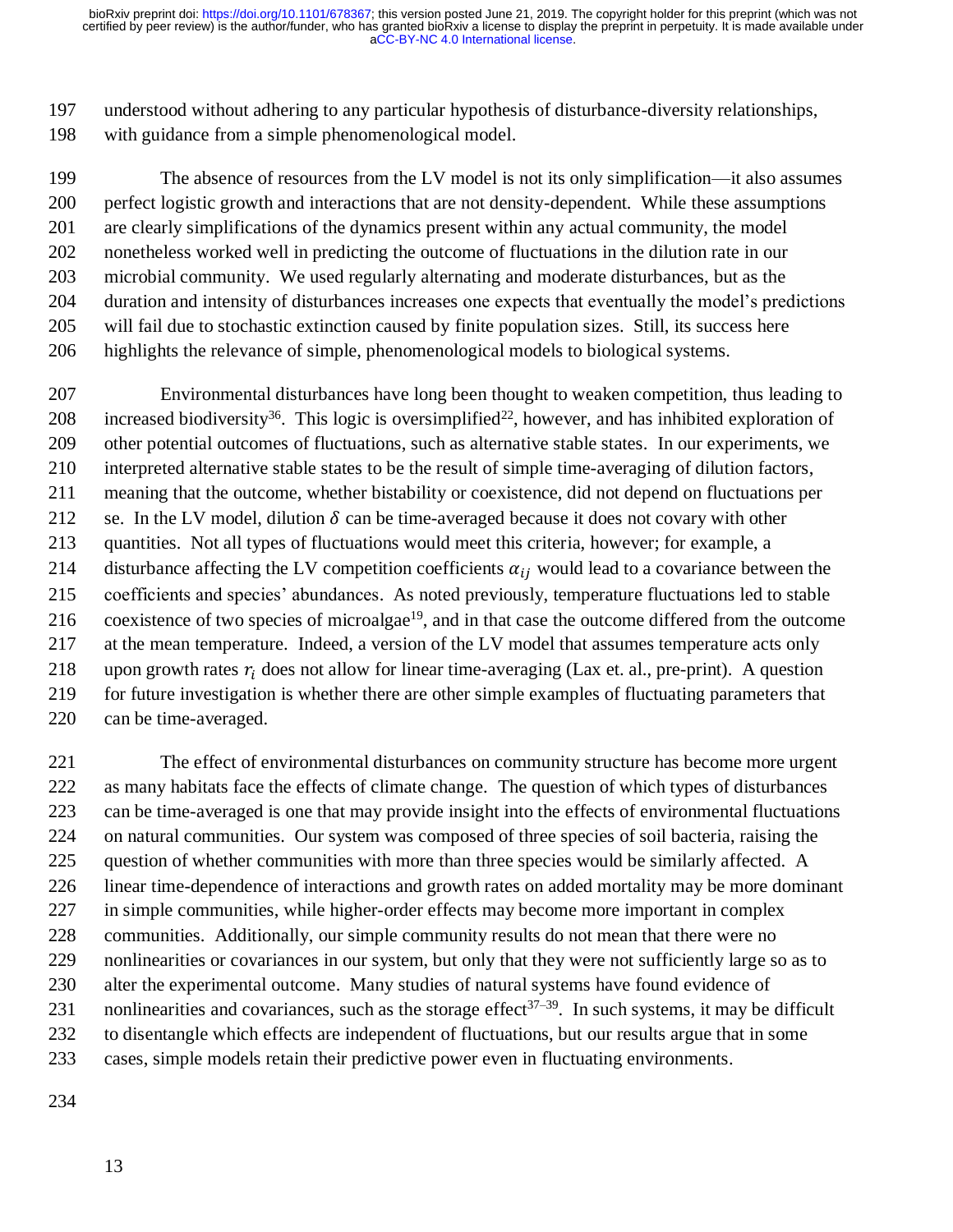# **Methods**

#### **Species and media**

 The soil bacterial species used in this study were *Enterobacter aerogenes* (Ea, ATCC#13048), *Pseudomonas putida* (Pp, ATCC#12633) and *Pseudomonas veronii* (Pv, ATCC#700474). All species were obtained from ATCC. All coculture experiments were done in S medium, supplemented with glucose and ammonium chloride. It contains 100 mM sodium chloride, 5.7 mM dipotassium phosphate, 44.1 mM monopotassium phosphate, 5 mg/L cholesterol, 10 mM potassium citrate pH 6 (1 mM citric acid monohydrate, 10 mM tri-potassium citrate monohydrate), 3 mM calcium chloride, 3 mM magnesium sulfate, and trace metals solution (0.05 mM disodium EDTA, 0.02 mM iron sulfate heptahydrate, 0.01 mM manganese chloride tetrahydrate, 0.01 mM zinc sulfate heptahydrate, 0.01 mM copper sulfate pentahydrate), 0.93 mM ammonium chloride, 1 mM glucose. 1X LB broth was used for initial inoculation of colonies. Plating was done on rectangular Petri dishes containing 45 ml of nutrient agar (nutrient broth (0.3% yeast extract, 0.5% peptone) with 1.5% agar added), onto which diluted 96-well plates were pipetted at 10 ul per well.

#### **Growth rate measurements**

- Growth curves were captured by measuring the optical density of monocultures (OD 600 nm) in
- 15-minute intervals over a period of ~40 hours (Fig. S3). Before these measurements, species were
- 252 grown in 1X LB broth overnight, and then transferred to the experimental medium for 24 hours.
- The OD of all species was then equalized. The resulting cultures were diluted into fresh medium at
- 254 factors of  $10^{-8}$  to  $10^{-3}$  of the equalized OD. Growth rates were measured by assuming exponential
- 255 growth to a threshold of OD 0.1, and averaging across many starting densities and replicates ( $n =$
- 16 for all species).

### **Coculture experiments**

 Frozen stocks of individual species were streaked out on nutrient agar Petri dishes, grown at room 259 temperature for 48 h and then stored at 4  $^{\circ}$ C for up to two weeks. Before competition experiments, single colonies were picked and each species was grown separately in 50 ml Falcon tubes, first in 5 ml LB broth for 24 h and next in 5 ml of the experimental media for 24 h. During the competition experiments, cultures were grown in 500 μl 96-well plates (BD Biosciences), with each well containing a 200-μl culture. Plates were incubated at 25°C and shaken at 400 rpm, and were covered with an AeraSeal film (Sigma-Aldrich). For each growth–dilution cycle, the cultures were incubated for 24 h and then serially diluted into fresh growth media. Initial cultures were prepared by equalizing OD to the lowest density measured among competing species, mixing by volume to the desired species composition, and then diluting mixtures by the factor to which they would be 268 diluted daily (except for dilution factor  $10^{-6}$ , which began at  $10^{-5}$  on Day 0, to avoid causing stochastic extinction of any species). Relative abundances were measured by plating on nutrient agar plates. Each culture was diluted in phosphate-buffered saline prior to plating. Multiple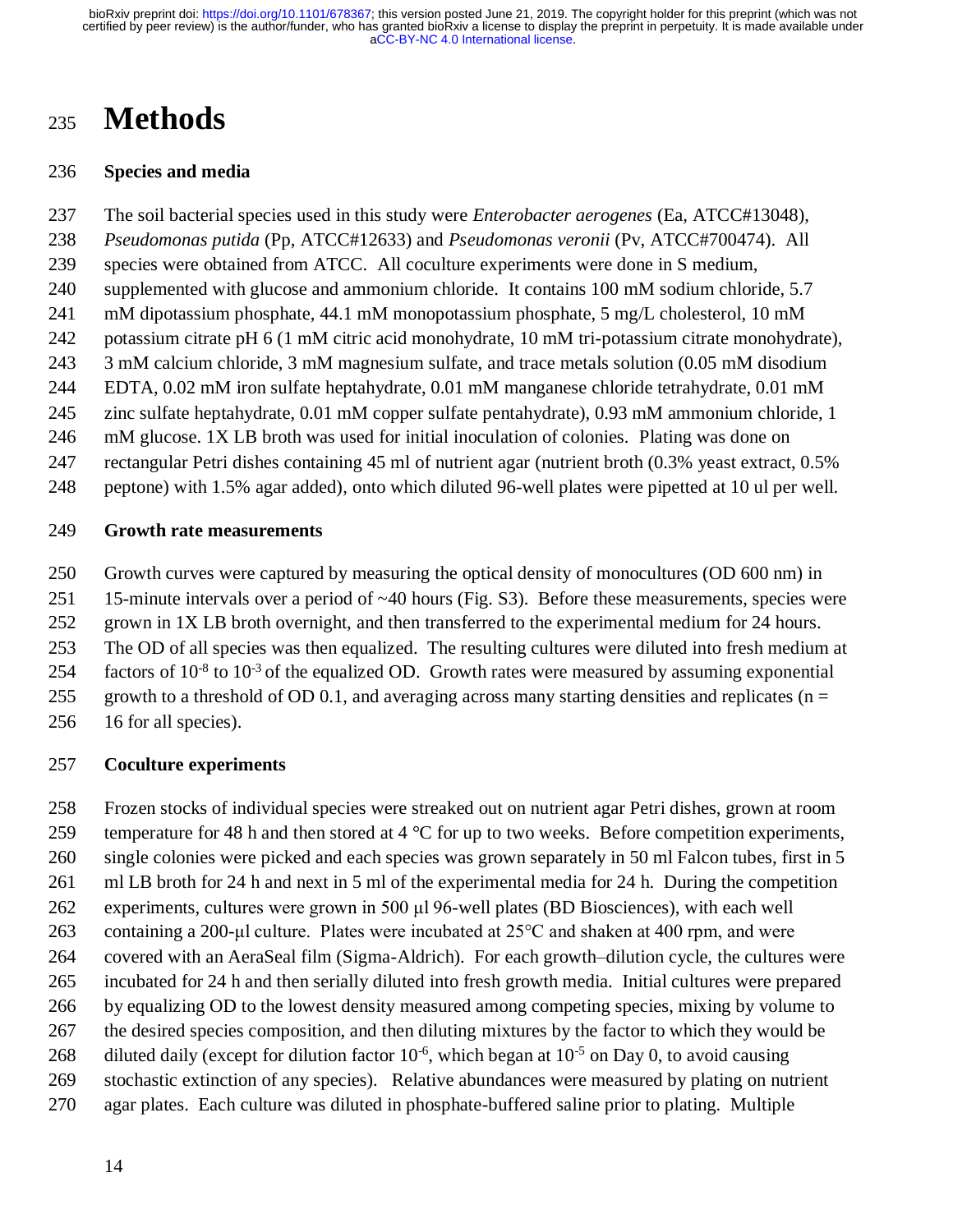- replicates were used to ensure that enough colonies could be counted. Colonies were counted after
- 48 h incubation at room temperature. The mean number of colonies counted, per plating, per
- experimental condition, was 49. During competition experiments, we also plated monocultures to
- determine whether each species could survive each dilution factor in the absences of other species.
- 275 *Pv* went extinct in the highest two dilution factors  $(10^{-5} \text{ and } 10^{-6})$ ; other species survived all
- dilution factors.

#### **Estimating competition coefficients for simulations**

- In order to simulate the effect of a fluctuating environment on the pairs (Fig. 2C-D, Fig. 3B-C), we
- measured growth rates and carrying capacities (Supp. Fig. 5) and estimated the competition
- 280 coefficients  $\alpha_{ij}$ . We used the diagrams of pairwise coculture outcomes at all constant dilution
- factors (Fig. 2E, Fig. 3D) to estimate the competition coefficients as follows. The different
- outcomes (dominance/exclusion, coexistence, and bistability) are divided by the zero points of
- $\log(\tilde{\alpha}_{ij})$  and  $\log(\tilde{\alpha}_{ji})$ , meaning that the qualitative pairwise outcome changes at a dilution factor
- 284 where one of the reparamaterized coefficients  $\tilde{\alpha}_{ij}$  is equal to one. We used Eqn. 3 of the main text
- to solve for the competition coefficient at the boundary dilution factor where unstable (dotted) and
- stable (solid) lines intersect on the diagrams (Fig. 2E, Fig. 3D).

### **Statistical analysis**

- The p-values given in Supplementary Figures 5 and 6 were obtained using two-tailed t-tests. The
- error bars shown in the time-series plots in Fig. 1, Fig. 2, and Fig. 3 are the SD of the beta
- distribution with Bayes' prior probability:

291 
$$
\sigma = \sqrt{\frac{(\alpha+1)(\beta+1)}{(\alpha+\beta+2)^2(\alpha+\beta+3)}}
$$

- 292 Here,  $\alpha$  and  $\beta$  are the number of colonies of two different species.
- **Code availability**
- Code for data analysis is available upon request.

### **Data availability**

- The source data underlying all figures are provided as a Source Data File. Access to the data is
- also publicly available at TBD. A reporting summary for this Article is available as a
- Supplementary Information file.
- 
-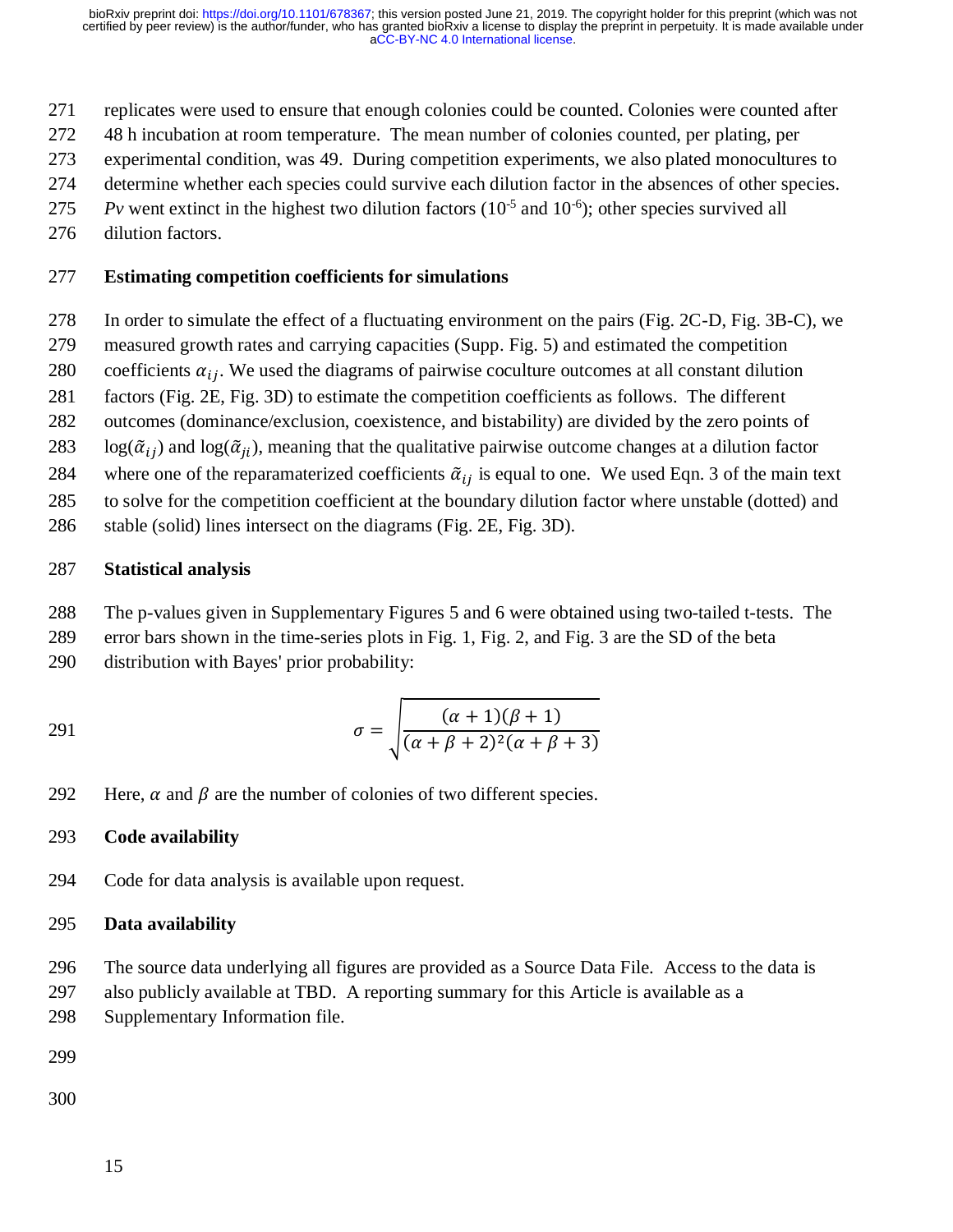## **References**

- 1. Olff, H., Pegtel, D. M., Van Groenendael, J. M. & Bakker, J. P. Germination Strategies During
- Grassland Succession. *J. Ecol.* **82**, 69–77 (1994).
- 2. Rösel, S., Allgaier, M. & Grossart, H.-P. Long-Term Characterization of Free-Living and
- Particle-Associated Bacterial Communities in Lake Tiefwaren Reveals Distinct Seasonal
- Patterns. *Microb. Ecol.* **64**, 571–583 (2012).
- 3. Gilbert, J. A. *et al.* Defining seasonal marine microbial community dynamics. *ISME J.* **6**, 298– 308 (2012).
- 4. Lee, X., Wu, H.-J., Sigler, J., Oishi, C. & Siccama, T. Rapid and transient response of soil respiration to rain. *Glob. Change Biol.* **10**, 1017–1026 (2004).
- 5. Blazewicz, S. J., Schwartz, E. & Firestone, M. K. Growth and death of bacteria and fungi
- underlie rainfall-induced carbon dioxide pulses from seasonally dried soil. *Ecology* **95**, 1162–

1172 (2014).

- 6. Scheffer, M., Carpenter, S., Foley, J. A., Folke, C. & Walker, B. Catastrophic shifts in ecosystems. *Nature* **413**, 591 (2001).
- 7. Wernberg, T. *et al.* Climate-driven regime shift of a temperate marine ecosystem. *Science* **353**, 169–172 (2016).
- 8. Levine, J. M. & Rees, M. Effects of Temporal Variability on Rare Plant Persistence in Annual
- Systems. *Am. Nat.* **164**, 350–363 (2004).
- 9. Miller, A. D., Roxburgh, S. H. & Shea, K. Timing of disturbance alters competitive outcomes
- and mechanisms of coexistence in an annual plant model. *Theor. Ecol.* **5**, 419–432 (2012).
- 10. Barabás, G., Meszéna, G. & Ostling, A. Community robustness and limiting similarity in
- periodic environments. *Theor. Ecol.* **5**, 265–282 (2012).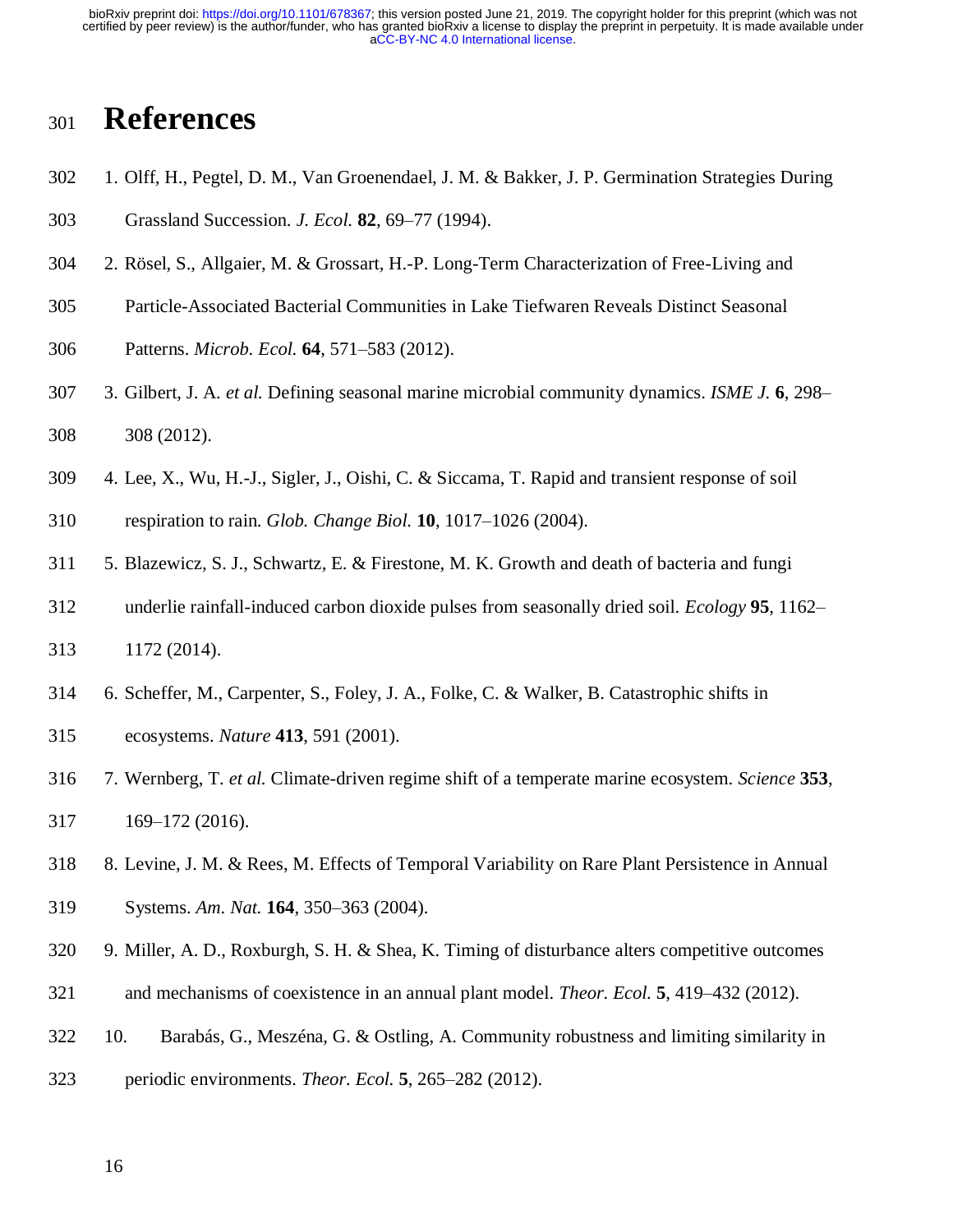- 11. Behar, H., Brenner, N., Ariel, G. & Louzoun, Y. Fluctuations-induced coexistence in public
- goods dynamics. *Phys. Biol.* **13**, 056006 (2016).
- 12. Miller, E. T. & Klausmeier, C. A. Evolutionary stability of coexistence due to the storage
- effect in a two-season model. *Theor. Ecol.* **10**, 91–103 (2017).
- 13. Sousa, W. P. Disturbance in Marine Intertidal Boulder Fields: The Nonequilibrium
- Maintenance of Species Diversity. *Ecology* **60**, 1225–1239 (1979).
- 14. Flöder, S. & Sommer, U. Diversity in planktonic communities: An experimental test of the intermediate disturbance hypothesis. *Limnol. Oceanogr.* **44**, 1114–1119 (1999).
- 15. D'Odorico Paolo & Bhattachan Abinash. Hydrologic variability in dryland regions: impacts
- on ecosystem dynamics and food security. *Philos. Trans. R. Soc. B Biol. Sci.* **367**, 3145–3157
- (2012).
- 16. Shimadzu, H., Dornelas, M., Henderson, P. A. & Magurran, A. E. Diversity is maintained by seasonal variation in species abundance. *BMC Biol.* **11**, 98 (2013).
- 17. Catorci, A., Piermarteri, K., Penksza, K., Házi, J. & Tardella, F. M. Filtering effect of
- temporal niche fluctuation and amplitude of environmental variations on the trait-related
- flowering patterns: lesson from sub-Mediterranean grasslands. *Sci. Rep.* **7**, 12034 (2017).
- 18. Litchman, E. Competition and coexistence of phytoplankton under fluctuating light:
- experiments with two cyanobacteria. *Aquat. Microb. Ecol.* **31**, 241–248 (2003).
- 19. Descamps-Julien, B. & Gonzalez, A. Stable Coexistence in a Fluctuating Environment: An Experimental Demonstration. *Ecology* **86**, 2815–2824 (2005).
- 
- 20. Chesson, P. L. & Warner, R. R. Environmental Variability Promotes Coexistence in Lottery Competitive Systems. *Am. Nat.* **117**, 923–943 (1981).
- 21. Fox, J. W. The intermediate disturbance hypothesis should be abandoned. *Trends Ecol.*
- *Evol.* **28**, 86–92 (2013).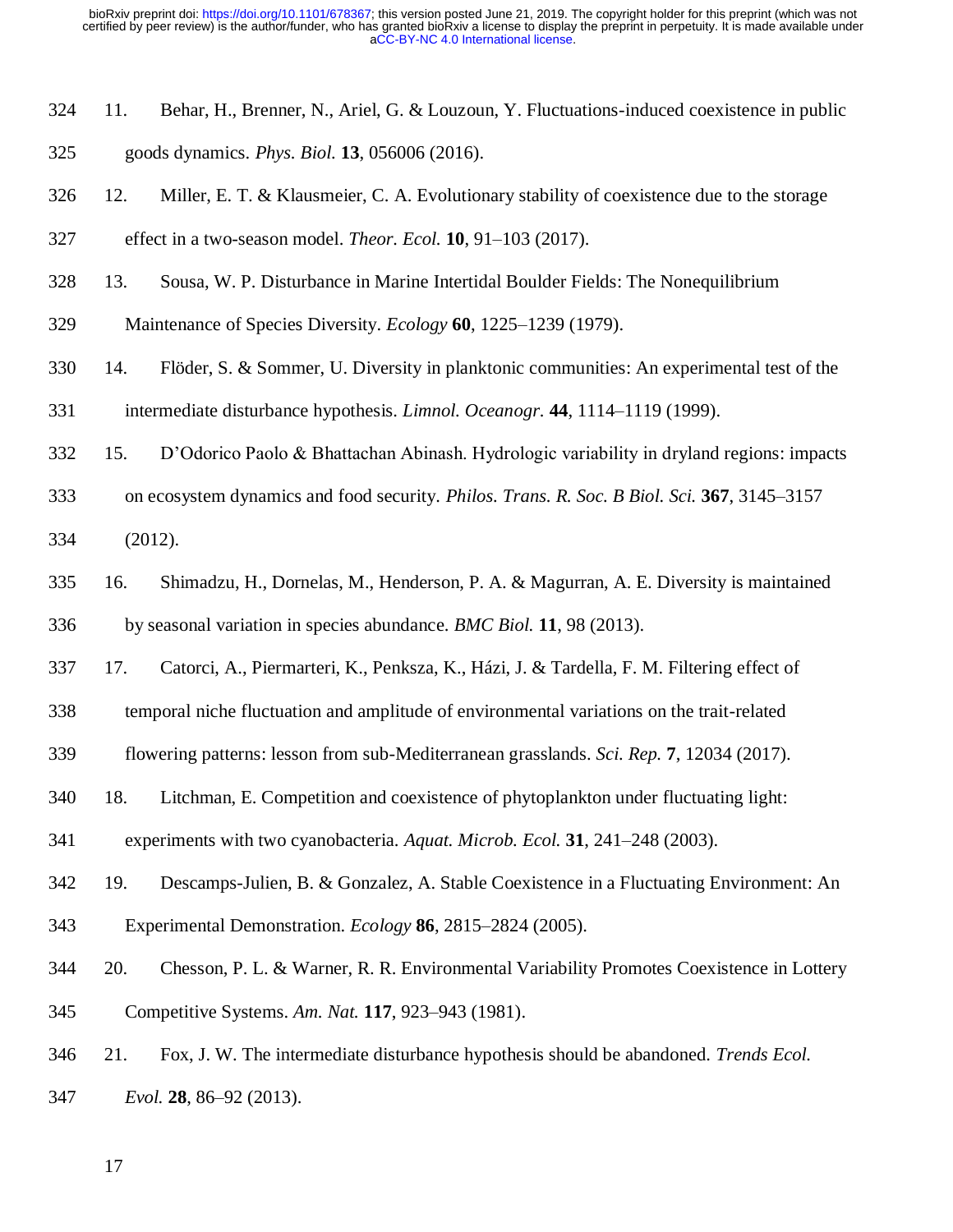- 22. Barabás, G., D'Andrea, R. & Stump, S. M. Chesson's coexistence theory. *Ecol. Monogr.* **88**, 277–303 (2018).
- 23. Tropini, C. *et al.* Transient Osmotic Perturbation Causes Long-Term Alteration to the Gut Microbiota. *Cell* **173**, 1742-1754.e17 (2018).
- 24. Bello, M. D., Rindi, L. & Benedetti‐Cecchi, L. Temporal clustering of extreme climate
- events drives a regime shift in rocky intertidal biofilms. *Ecology* **100**, e02578 (2019).
- 25. Eberhardt, R. W. & Latham, R. E. Relationships among Vegetation, Surficial Geology and
- Soil Water Content at the Pocono Mesic Till Barrens. *J. Torrey Bot. Soc.* **127**, 115–124 (2000).
- 26. Lefever, R. & Horsthemke, W. Bistability in fluctuating environments. Implications in
- tumor immunology. *Bull. Math. Biol.* **41**, 469–490 (1979).
- 27. Holmgren, M. & Scheffer, M. El Niño as a Window of Opportunity for the Restoration of
- Degraded Arid Ecosystems. *Ecosystems* **4**, 151–159 (2001).
- 28. Abreu, C. I., Friedman, J., Woltz, V. L. A. & Gore, J. Mortality causes universal changes in microbial community composition. *Nat. Commun.* **10**, 2120 (2019).
- 29. Friedman, J., Higgins, L. M. & Gore, J. Community structure follows simple assembly rules in microbial microcosms. *Nat. Ecol. Evol.* **1**, 0109 (2017).
- 30. Chesson, P. & Huntly, N. The Roles of Harsh and Fluctuating Conditions in the Dynamics of Ecological Communities. *Am. Nat.* **150**, 519–553 (1997).
- 31. Stewart, F. M. & Levin, B. R. Partitioning of Resources and the Outcome of Interspecific
- Competition: A Model and Some General Considerations. *Am. Nat.* **107**, 171–198 (1973).
- 32. Violle, C., Pu, Z. & Jiang, L. Experimental demonstration of the importance of competition under disturbance. *Proc. Natl. Acad. Sci.* **107**, 12925–12929 (2010).
- 33. Gibbons, S. M. *et al.* Disturbance Regimes Predictably Alter Diversity in an Ecologically
- Complex Bacterial System. *mBio* **7**, e01372-16 (2016).